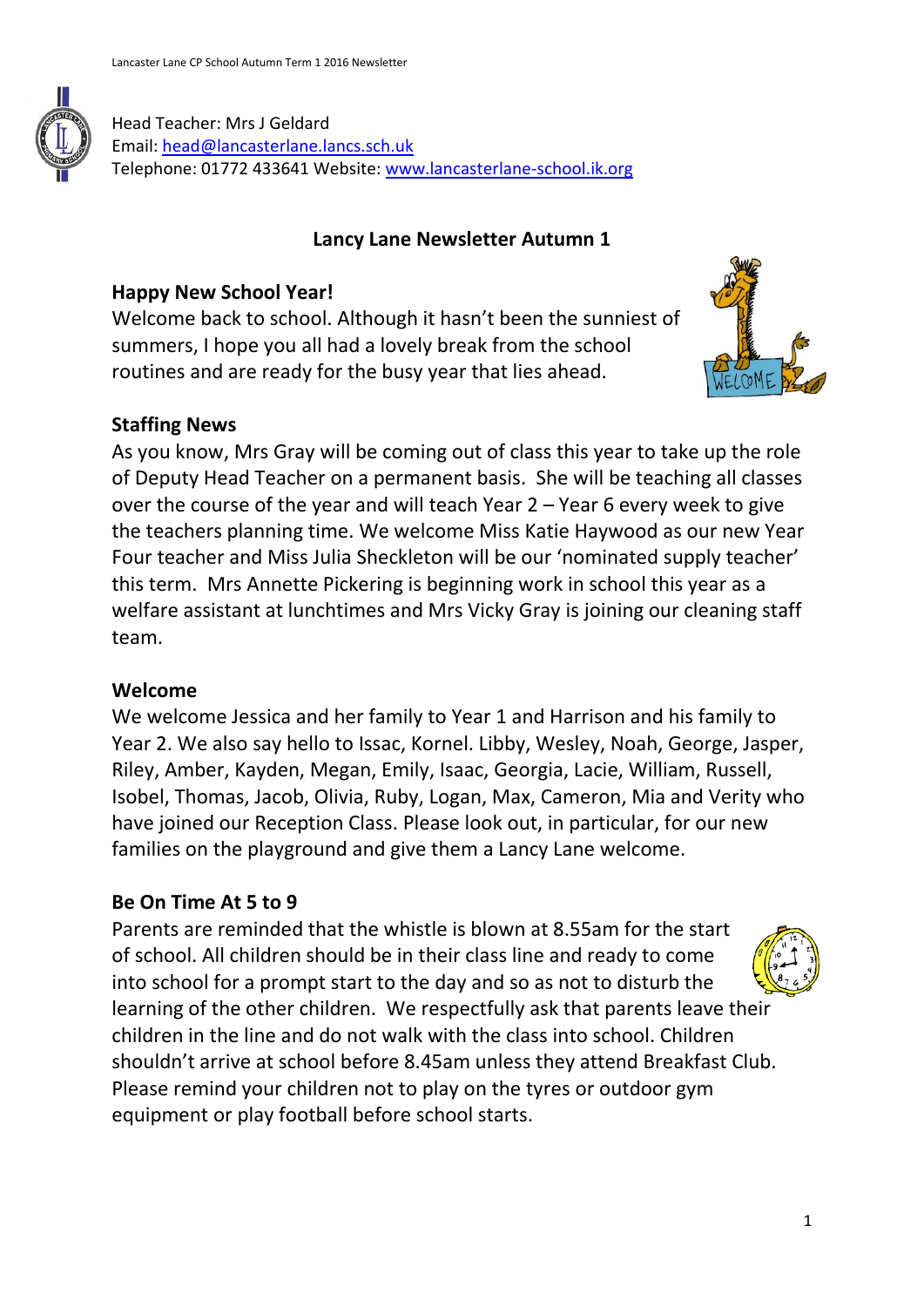# **Diary Dates**

All dates are available on the school website. Dates for Christmas and Easter activities and plays, sports days and class assemblies have also been planned for the year (subject to change). The Homepage of the school website also has a weekly What's On section.

Monday, 5<sup>th</sup> September 8.55am School re-opens Wednesday, 19<sup>th</sup> October 9am Y5 Class Assembly Monday, 7<sup>th</sup> November 8.55am school re-opens

Tuesday, 6th September 2.50pm Parents' Online Safety Meeting Thursday, 8<sup>th</sup> September Reception Children start school Thursday, 8<sup>th</sup> September 9am Year 6 Parent Information Meeting<br>Friday, 9<sup>th</sup> September 9am Year 5 Parent Information Meeting 9am Year 5 Parent Information Meeting Monday, 12<sup>th</sup> September 9am Year 1 Parent Information Meeting Tuesday, 13<sup>th</sup> September 9am Year 2 Parent Information Meeting Wednesday, 14<sup>th</sup> September 9am Year 3 Parent Information Meeting Wednesday, 14<sup>th</sup> September 3.30pm PIMS for all classes (except Year 5) Thursday, 15<sup>th</sup> September 9am Reception Parent Information Meeting Friday, 16<sup>th</sup> September 9am Year 4 Parent Information Meeting Monday, 19<sup>th</sup> September After School / Lunchtime Clubs start<br>Tuesday, 20<sup>th</sup> September 2.30pm Meeting for parents re Math 2.30pm Meeting for parents re Mathletics Thursday, 22<sup>nd</sup> September 3.30pm High 5 league @ Holy Cross School Thursday, 29th September 3.30pm Football league @ Holy Cross School Thursday, 29<sup>th</sup> September 4pm - 4.50pm Infants Welcome Disco (PTA) Thursday,  $29<sup>th</sup>$  September 5pm – 6pm Juniors Welcome Disco (PTA) Thursday, 13<sup>th</sup> October 3.30pm Football league @ Holy Cross School Tuesday, 18th October 9am Infants Harvest Festival in school Tuesday, 18<sup>th</sup> October 2.30pm Juniors Harvest Festival @ St Ambrose Church Friday, 21<sup>st</sup> October **After School / Lunch time Clubs end** Wednesday, 26<sup>th</sup> October Parents' Evening (times to be confirmed) Thursday, 27<sup>th</sup> October 3.30pm Football league @ Holy Cross School<br>Friday, 28<sup>th</sup> October 3.25pm School closes for half term 3.25pm School closes for half term

# **Parent Information Meetings**

Please try to attend one of the Parent Information Meetings led by the teachers to give you information about what will be happening this year in your child's class. Due to an unforeseen circumstance, Mr Wood is unable to hold his on Wednesday, 14<sup>th</sup> September at 3.30pm. Parents of Year 5 children will be notified by text message the re-arranged date. We apologise for any inconvenience caused.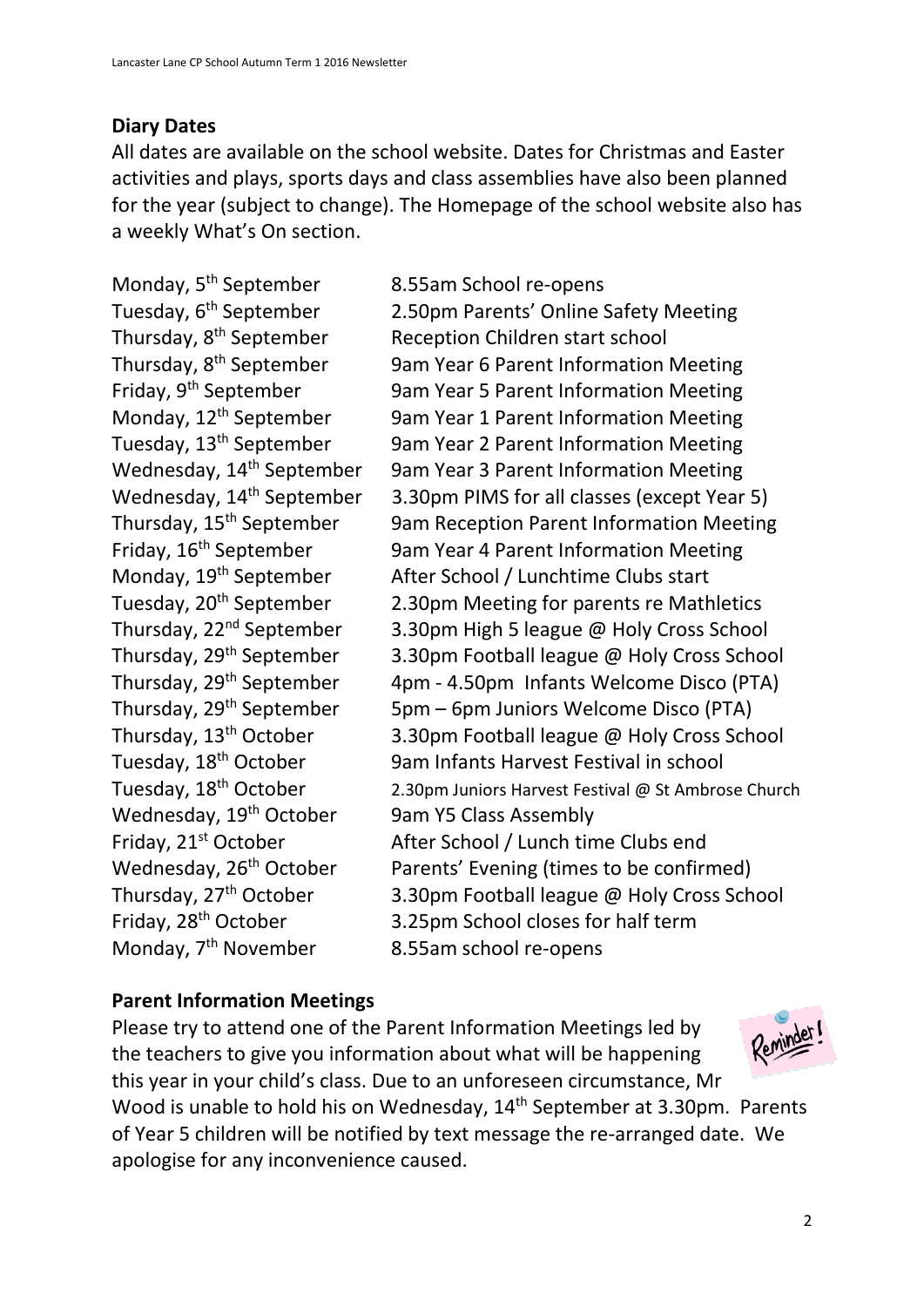### **Parents' Meetings**

We have arranged two meetings for parents this half term. The first is an e-Safety Meeting for Parents. Life Education Lancashire is visiting the school on Tuesday, 6th September to work with Y4, Y5 and Y6 pupils about staying safe online. There will be a meeting for ALL parents delivered by Life Education @ 2.50pm in school. If you want to keep your child safe online please come along. Mrs Gray is running a meeting for parents about our new homework system, Mathletics, on Tuesday, 20<sup>th</sup> September at 2.30pm.

### **Cluster Letter**

Please take time to read the attached letter from the Head Teachers of our local cluster of schools about the SATs, changes to assessment and forced academisation. Your views will be very welcome.

#### **PE**

Please make sure your child has their PE kit in school every day. The PE kit consists of dark shorts, a white T-shirt, pumps or barefeet for indoor PE and pumps or trainers for outdoor PE. Children should remove their earrings on the days their class has PE (details on the class pages of the website).



# **Lunch Time and After School Clubs**

I am sure that, like me, you are grateful that the staff in school give their time freely and willing to run extra curricular activities for the children. All they ask for in return is that if your child signs up for a club that they attend every week (or let the club leader know if they are unable to attend) and have exemplary behaviour. We ask that children are collected promptly at the end of the club to be fair on the member of staff leading it. A full list of clubs is available on the school's website and a form will be sent home this week for your child to sign up to clubs of their choice.

# **Upcoming Parent Forum**

Thank you for all of your ideas last year which helped to inform various decisions within school. If there are any topics which you would like raised for discussion during the meeting this half-term, please get in touch: [k.gray@lancasterlane.lancs.sch.uk](mailto:k.gray@lancasterlane.lancs.sch.uk)

#### **Wanted**

One of the activities for Golden Time this year is 'traditional games' so we would be grateful for any donations of marbles. Also the after school gardening club would be grateful of any old wellies and waterproofs.